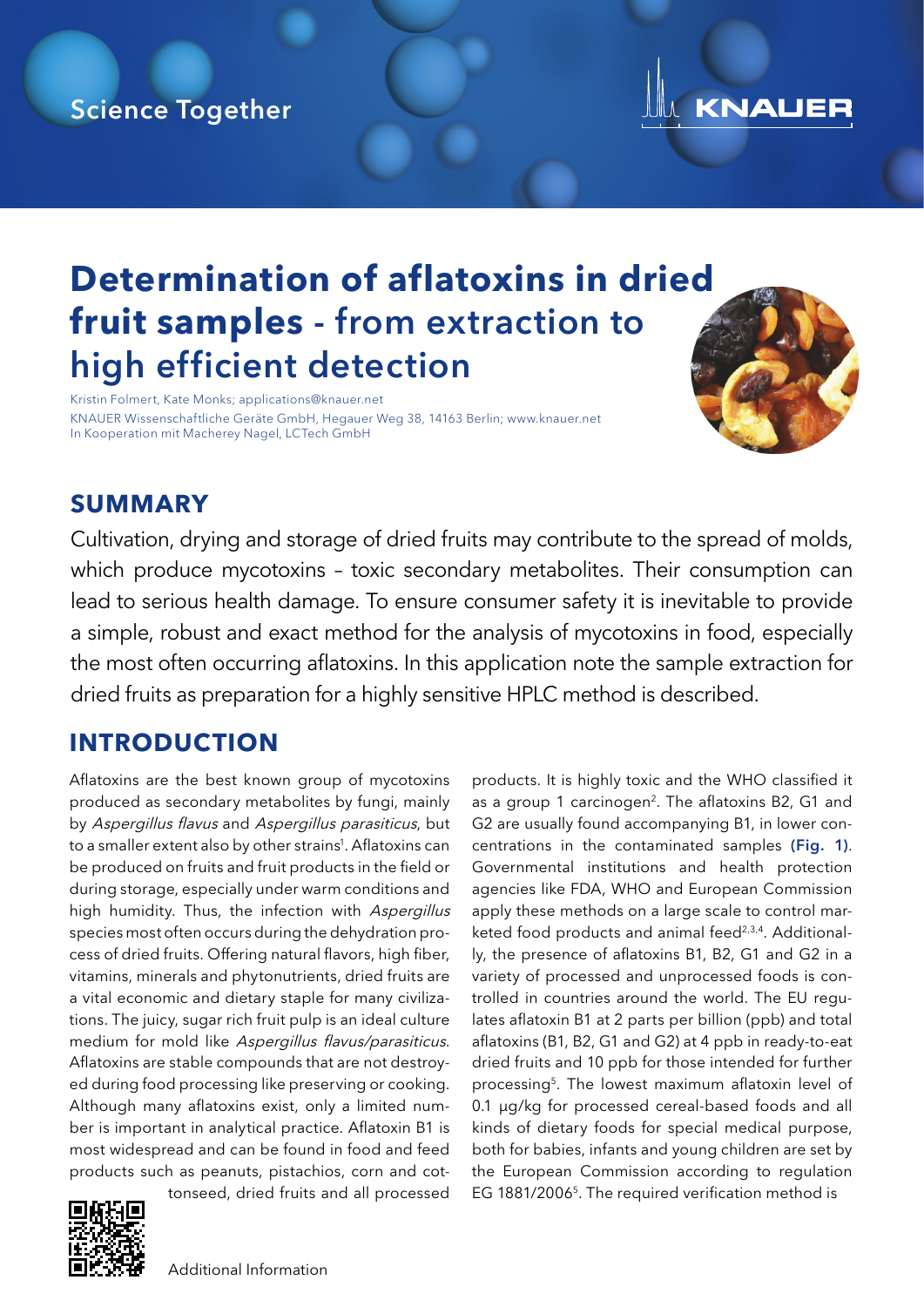# Determination of aflatoxins in dried fruit samples - from extraction to high efficient detection

#### **INTRODUCTION**

HPLC with fluorescence detection and preliminary sample extraction. Unfortunately, aflatoxins B1 and G1 show only minimal fluorescence and are thus difficult to detect. Irradiating the aflatoxins mixture with UV light of 254 nm, the aflatoxins B1 and G1 undergo photo-induced hydroxylation and can then be measured through fluorescence spectrometry more sensitively. The dedicated AZURA® Aflatoxin system consists of a fluorescence detector with coupled photochemical post column derivatization module. The photochemical post column derivatization enables a non-toxic and fast derivatization at room temperature. In comparison to previous methods, using saturated

iodine reaction coils or with electrochemical generated bromine in a KOBRA cell, no toxic halogenic reagents were used for derivatization. Thus, no halogenic solvent waste was produced. The complete analytical method, including recovery, standard deviation and robustness evaluation, is described in AppNote [VFD0178](http://knauer.net/en/prod/VFD0178)<sup>6</sup>. Due to the manifold ingredients of dried fruits they are ranked as most difficult matrix for the aflatoxin analysis. The sample preparation for the analytical method described in this AppNote is suitable to reduce all intensive matrix effects to enable a highly reproducible and sensitive quantification of the aflatoxins.



Fig. 1 Chemical structures of the four aflatoxins and the reaction mechanism of the photochemical activation.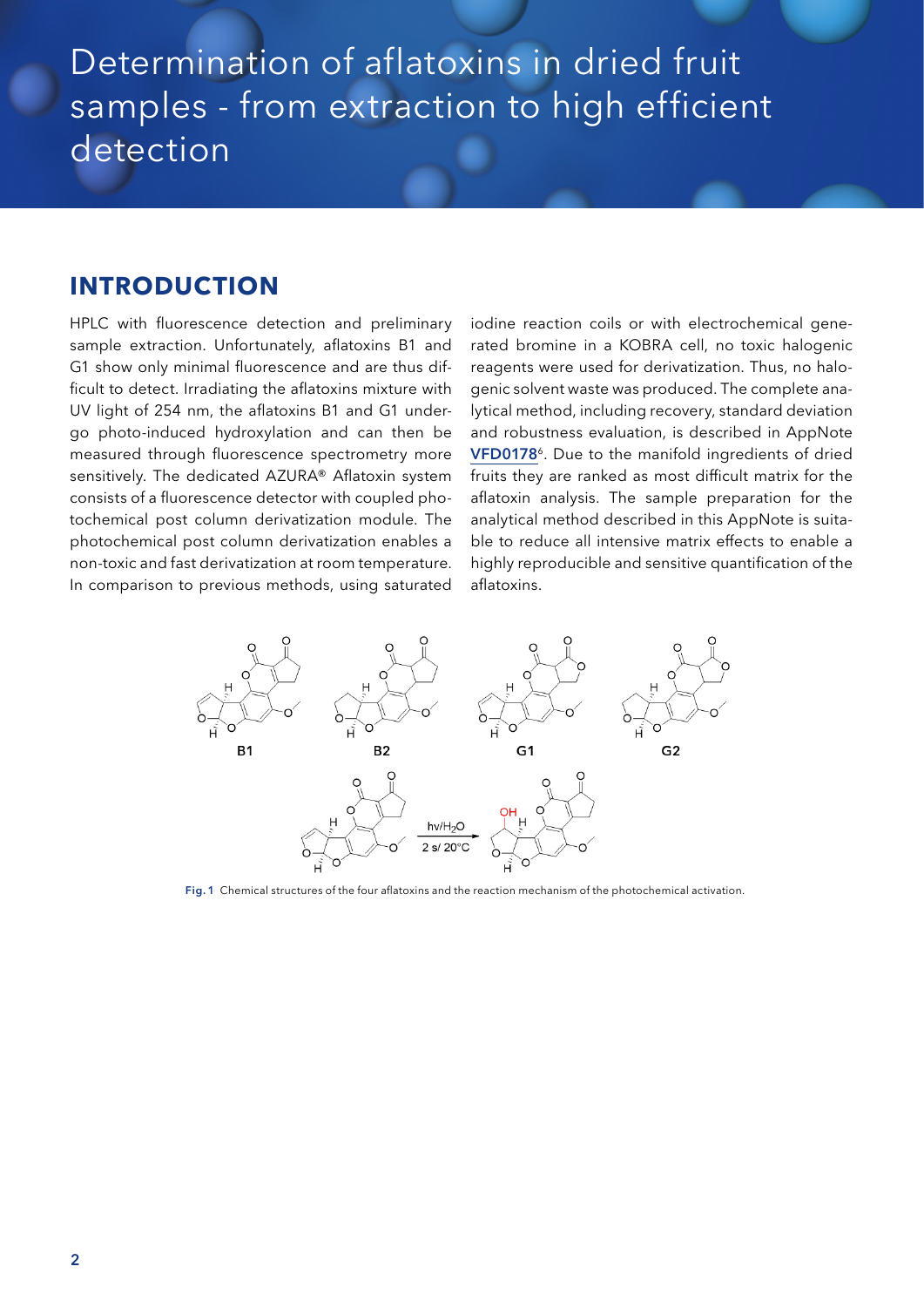#### Science Together

## **KNAUER**

#### **RESULTS**

The sample preparation for the analytical aflatoxin study is based on three different extraction steps. During the first solid-liquid extraction aflatoxins can be extracted together with many other soluble compounds, removing most of the solid fruit material. The extracts contain a high concentration of matrix with fluorescence intensity up to 5000 counts (Fig. 2A). During the liquid-liquid extraction most fatty and hydrophobic compounds could be removed leaving fluorescence matrix peaks up to 200 counts (Fig. 2B). Most of the resulting matrix peaks, especially in the critical time between 6 and 9 minutes where the aflatoxins can be detected, could be removed during SPE extraction (Fig. 2C). The two resulting peaks with higher fluorescence intensity up to 25 counts correspond to the solvents chloroform and acetone. With almost all matrix peaks removed, a highly sensitive and robust aflatoxin analysis can be assured. In Fig. 3 a various mixture of different food sample extractions spiked with 20 ng/mL of the aflatoxins B1/G1 and 6 ng/mL B2/G2 was analyzed (blue). The determined limits of detection (LOD) were 0.05 ng/mL for aflatoxins B1/G1 and 0.015 ng/mL for B2/G2 (Fig. 3, red). These values are 3.4 and 11.3 times lower than requested from the European Commission<sup>5</sup>.







Fig. 3 Chromatogram of a mixture including equal parts of extraction products from peanuts, pistachios, cereal puree for babies and dried fruits (cherries, cranberries, raisins, aronia and plums) spiked with 20 ng/mL of the aflatoxins B1/G1 and 6 ng/mL B2/G2 (blue). Zoom into a chromatogram of a standard mixture of the four aflatoxins at the LOQ (red).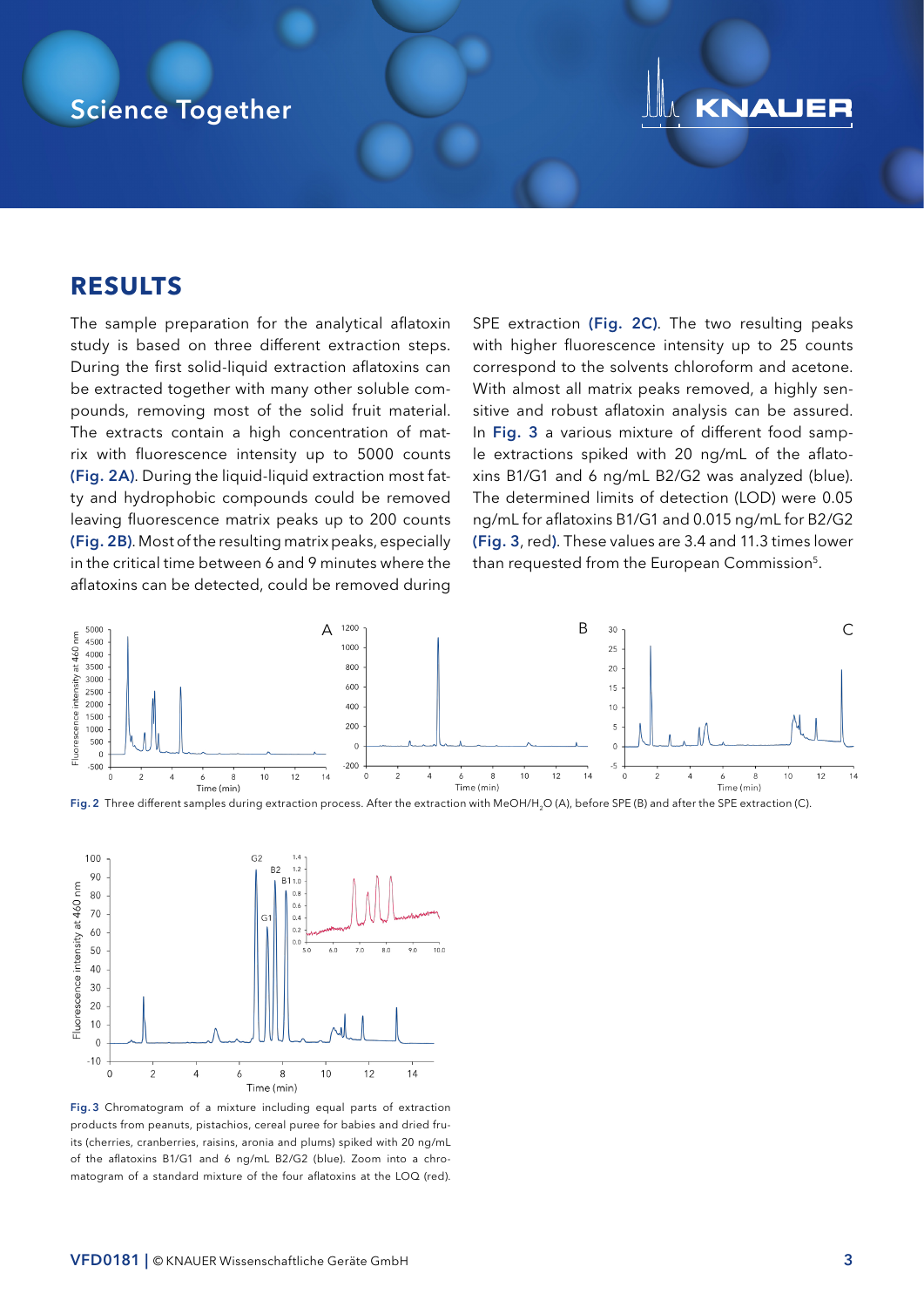## Determination of aflatoxins in dried fruit samples - from extraction to high efficient detection

#### **SAMPLE PREPARATIONS**

For sample preparation 50 g of commercially available mixture of dried fruits containing equal parts of cherries, cranberries, raisins, aronia and plums were grinded to a fine powder before suspending them with 20 mL MeOH:H<sub>2</sub>O (17:3, v/v) for 30 minutes. The suspension was filtered and 40 mL of the extract were filled into an extraction funnel. The extract was degreased two times with 25 mL  $n$ -hexane and the aqueous phase was extracted two times with 25 mL chloroform. The organic extract was evaporated to 3 mL before SPE extraction. The SPE cartridges were provided by Macherey Nagel and filled with 3 mL SiOH with a specific loading capacity of 500 mg. The SPE cartridge was conditioned with 3 mL n-hexane followed by 3 mL

chloroform before the extract was added. The bounded compounds from the extract, including the aflatoxins, were washed with n-hexane, diethyl ether and chloroform, 3 mL each. After washing, the collecting template was changed and the bounded compounds were removed by rinsing the SPE cartridge with 6 mL chloroform:acetone (9:1, v/v). The final extract was stored in a gas tight glass flask. The sample preparation was performed in three identical replicates to evaluate the reproducibility of the method. During sample preparation an analytical sample was collected after the extraction with MeOH/H<sub>2</sub>O, before and after the SPE extraction to verify the success of the extraction step.

#### **CONCLUSION**

The described sample preparation for the extraction of aflatoxins from dried fruit can be used for all kind of food and animal feed which could be affected by aflatoxins. Analytical control samples after every extraction step could verify that the sample preparation is very efficient for the reduction of matrix peaks. Additionally, using the UVE photochemical reactor for post column derivatization in combination with the AZURA Analytical HPLC system and Eurospher II C18 column, it was possible to detect the four aflatoxins B1, B2, G1 and G2 in one chromatographic run of a spiked sample with the very low LOD of 0.05 ng/mL for B1/G1 and 0.015 ng/mL for B2/G2.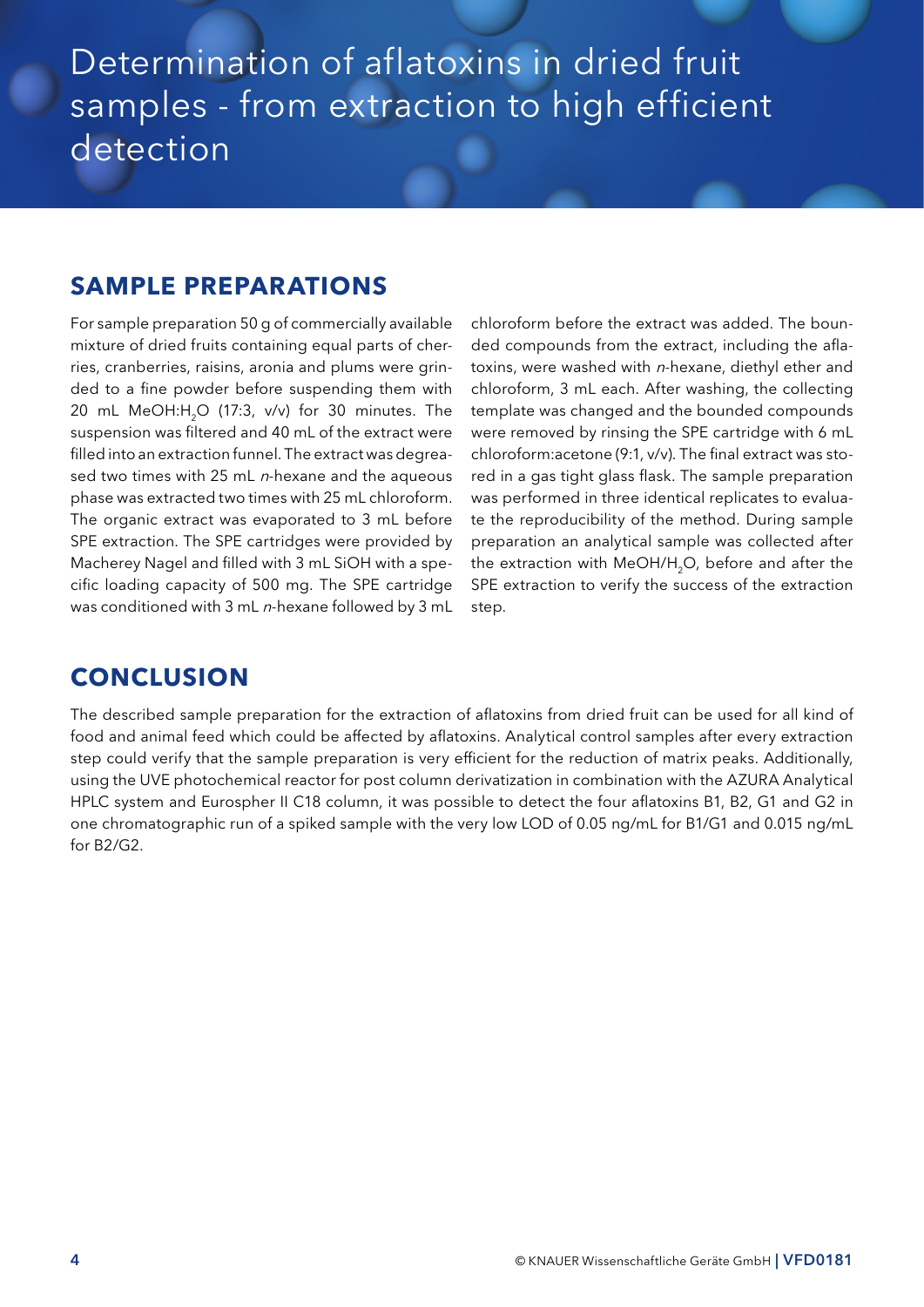# Science Together

# UM KNAUER

## **MATERIALS AND METHODS**

#### Tab. 1 Instrument setup

| Column temperature | $60^{\circ}$ C | Time constant 0.2 s           |              |
|--------------------|----------------|-------------------------------|--------------|
| Injection volume   | $10 \mu L$     | Excitation                    | 365 nm       |
| Injection mode     | Full Loop      | Emission                      | 460 nm       |
| Detection          | <b>FLD</b>     | Post column<br>derivatization | 254 nm       |
| Data rate          | $50$ Hz        | Flow rate                     | $2.4$ mL/min |

#### Tab. 2 Pump program

| Time (min)       | Water (%) | ACN (%) | <b>MeOH</b> (%) |
|------------------|-----------|---------|-----------------|
| 0.0              | 83        | 5       | 12              |
| $\overline{0.5}$ | 83        | 5       | 12              |
| 9.0              | 54        | 34      | 12              |
| 9.1              | $\Omega$  | 100     | $\Omega$        |
| 12.0             | 0         | 100     | $\Omega$        |
| 12.1             | 83        | 5       | 12              |
| 15.0             | 83        | 5       | 12              |

#### Tab. 3 System configuration

| Instrument                    | Description                                       | Article No. |
|-------------------------------|---------------------------------------------------|-------------|
| Pump                          | AZURA P6.1L, LPG                                  | APH34EA     |
| Autosampler                   | AZURA AS 6.1L                                     | AAA00AA     |
| Fluorescence detector         | <b>RF-20A</b>                                     | A59200      |
| Thermostat                    | AZURA CT 2.1                                      | A05852      |
| Column                        | Eurospher II 100-3 C18,<br>$150 \times 4.6$ mm ID | 15EE181E2G  |
| Post column<br>derivatization | UVE Box, 50 Hz                                    | A07547      |
| Interface box                 | IFU 2.1 Lan                                       | AZB00XA     |
| Software                      | ClarityChrom 8.1                                  | A1670       |